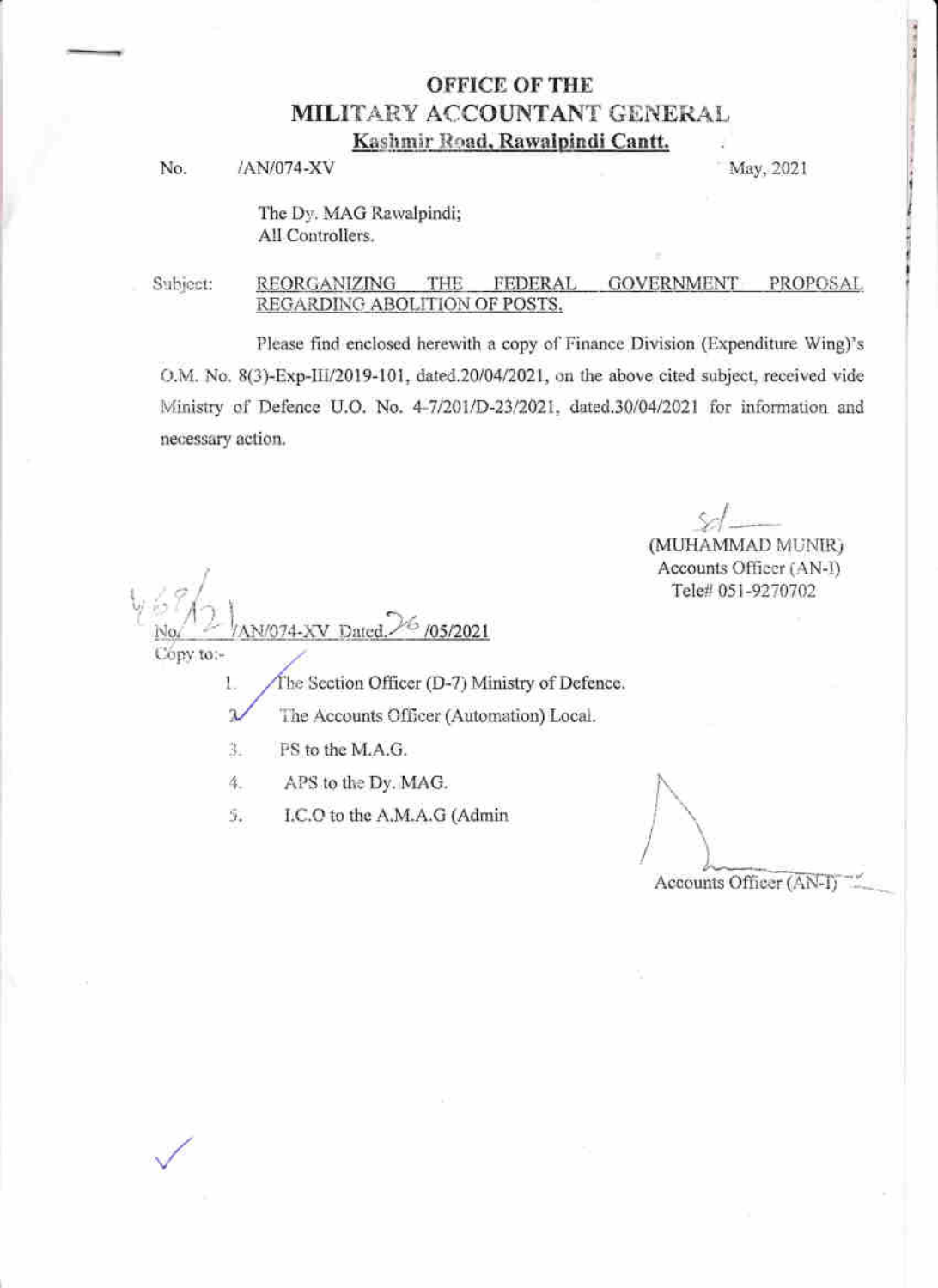## **GOVERNMENT OF PAKISTAN** MINISTRY OF DEFENCE (DEFENCE DIVISION)



Subject: -

**ESM 39** 

**Billingen** in

namiv

**BOOK BEET RI**under 15 36

#### REORGANIZING THE FEDERAL GOVERNMENT PROPOSAL **REGARDING ABOLITION OF POSTS SOLLS MASS UNIVERSITY PRODUCT**

2001

Kindly find (Printed Overleaf) Finance Division (Expenditure Wing)'s office memorandum No.8(3)-Exp-III/2019-101 dated 20<sup>th</sup> April, 2021 on the above cited subject, for information and facilities hecessary action.

- 1. Military Accountant General, PMAD, Rawalpindi
- 2. Surveyor General, Survey of Pakistan, Rawalpindi
- 3. Director General, FGEI, Rawalpindi
- 4. Director General, ML & C, Rawalpindi
- 5. Director General, PMSA, Karachi
- 6. Director General, PASB, Rawalpindi
- 7. Directorate General, ISI, Islamabad
- 8. Director Admin, JSHQ, Chaklala, Rawalpindi
- 9. SD Directorate (SD-1), G HQ, Rawalpindi
- 10. ACAS (Admin), AHQ, Peshawar
- 11. ACNS (Admin & Pers), NHQ, Islamabad
- 12. DS (Admin), MoD

### MoD u.o No. 4-7/201 /D-23/2021 dated 30<sup>th</sup> April, 2021 **Michel Dour Nobels Innih.**

and in the surgive to the ACI could but used the moment in this sub to it entitled in DO interaction term are produced a cross pull entershapes interaction in their cross of decline uses trigging expe-

Copy for information to: **LAUTER** 

|           | JS-I         |                             |
|-----------|--------------|-----------------------------|
| ii.       | $JS-II$      |                             |
| iii.      | JS-IV        | <b>SOBRET SHEET ENDING:</b> |
| iv.       | JS-VII       |                             |
| <b>v.</b> | $DS(Army-C)$ |                             |

IDIRCHY COUNTRIES (TOA) Magy Ull Arrested I and Linking SS

**Literature Mill** 

(Kishwar Sultan Ali) Section Officer (D-23)

in potentiality is add to the large

and english the members of a

the transport was the addition pacifile

SHOLD IN Law Law AND THIS TILL THE

pointed a photography and the second community of the control of SKOLIBAR SENETAR

weke is

Spitz Wille Utahts, J. A. MOrrubupo pri Labora RinA

ochinio code filici E no mother vilati study the lead

Seal of Committee on Office and Service in Seal